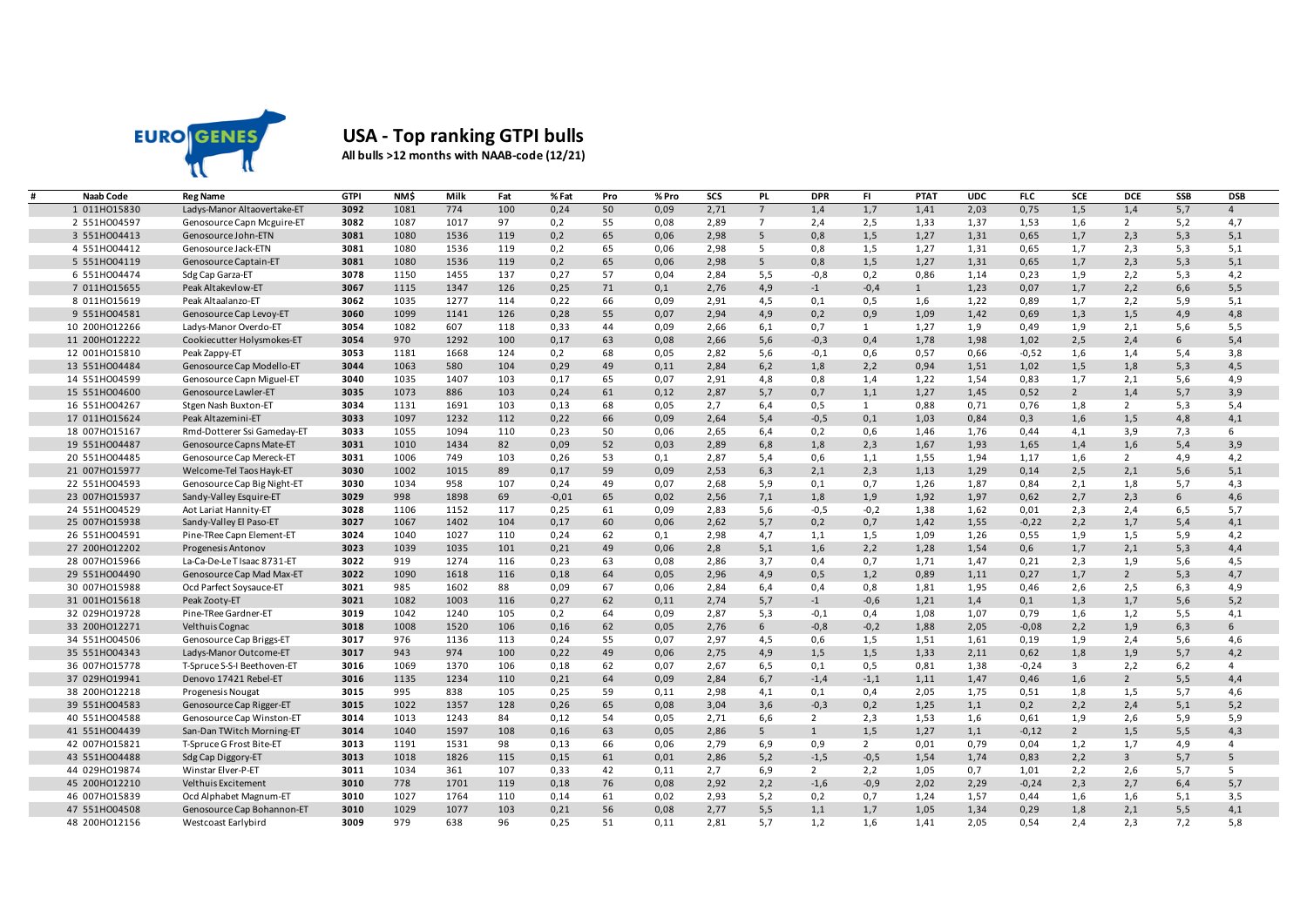| 49 551H004579                  | Genosource Cap Brevin-ET                | 3009         | 973         | 1797         | 99        | 0,1          | 66       | 0,03         | 2,97         | 4,2            | $-0,7$           | 0,3            | 1,82        | 2,11         | 0,43            | $\overline{2}$ | 2,1            | 5,5        | 4,7                   |
|--------------------------------|-----------------------------------------|--------------|-------------|--------------|-----------|--------------|----------|--------------|--------------|----------------|------------------|----------------|-------------|--------------|-----------------|----------------|----------------|------------|-----------------------|
| 50 551H004372                  | Stgen Heir Xerox-ET                     | 3009         | 1037        | 1259         | 95        | 0.16         | 48       | 0,03         | 2,81         | 6,9            | 1,8              | 2,6            | 1,08        | 1,43         | 0,6             | 1,6            | $\overline{2}$ | 6          | 5,1                   |
| 51 097H042510                  | Peak Fugleman-ET                        | 3008         | 1018        | 1339         | 105       | 0,18         | 67       | 0,09         | 2,82         | 5,3            | $-1,8$           | $-1,4$         | 1,84        | 1,82         | 0,7             | 1,9            | 2,2            | 6,4        | 6,4                   |
| 52 007H015807                  | Lars-Acres George Miller-ET             | 3007         | 1048        | 479          | 83        | 0,23         | 51       | 0,13         | 2,47         | 8,2            | 2,3              | 2,3            | 0,71        | 1,5          | 0,18            | 2,6            | 2,1            | 5,9        | 4,3                   |
| 53 551H004580                  | Genosource Cap Barbossa-ET              | 3007         | 964         | 1900         | 103       | 0,1          | 67       | 0,03         | 2,95         | 3,9            | $-1,9$           | $-0,6$         | 2,07        | 2,07         | 0,59            | 1,8            | 2,3            | 5,4        | 4,3                   |
| 54 180HO15984                  | Pine-TRee Rooftop-ET                    | 3007         | 1028        | 1088         | 110       | 0,23         | 54       | 0,07         | 2,71         | 5,3            | $-1$             | $-0,3$         | 1,39        | 1,75         | 0,29            | $\overline{2}$ | 2,3            | 5,7        | 5                     |
| 55 200HO12194                  | Progenesis Jalapeno                     | 3005         | 1072        | 1592         | 113       | 0,18         | 69       | 0,07         | 2,75         | 5,1            | 0,1              | 0,6            | 0,91        | 0,81         | $-0,56$         | 1,9            | 1,3            | 5,2        | 4,5                   |
| 56 007H015793                  | S-S-I Bg Parfect Pearce-ET              | 3004         | 908         | 1401         | 83        | 0,1          | 60       | 0,06         | 2,91         | 5,1            | 0,9              | 0,9            | 2,15        | 2,17         | 1,48            | 2,1            | 1,7            | 5,9        | 4,8                   |
| 57 097H042585                  | Terra-Calroy Zuri-ET                    | 3004         | 1008        | 1119         | 123       | 0,27         | 56       | 0,07         | 2,92         | 3,6            | $-1,4$           | $-0,5$         | 1,59        | 1,5          | 0,47            | 1,8            | 1,8            | 5,3        | 4,2                   |
| 58 551H004369                  | Stgen Cap Costeau-ET                    | 3004         | 1065        | 1248         | 123       | 0,26         | 52       | 0,05         | 2,77         | 4,8            | $-1,1$           | 0,1            | 0,65        | 1,21         | 1,05            | 1,5            | 2,1            | 5,2        | 3,8                   |
| 59 029HO20602                  | Wilra Harvey-ET                         | 3004         | 1171        | 942          | 116       | 0,28         | 55       | 0,09         | 2,69         | 7,3            | 0,1              | 0,5            | 0,03        | 0,59         | 0,33            | 1,8            | 1,9            | 5,4        | 4,3                   |
| 60 007HO15769                  | S-S-I Parfect Hecker-ET                 | 3002         | 907         | 725          | 98        | 0,24         | 48       | 0,09         | 2,71         | 5,7            | 0,3              | 0,6            | 1,68        | 2,1          | 1,14            | 2,1            | $\overline{2}$ | 6,2        | 4,6                   |
| 61 011H015621                  | Peak Altagadzook-ET                     | 3001         | 1066        | 1671         | 107       | 0,14         | 65       | 0,04         | 2,65         | 5,5            | $-1,4$           | $-0,6$         | 1,28        | 1,41         | $-0,47$         | 1,7            | 1,4            | 5,6        | 4,2                   |
| 62 011H015963                  | Peak Altafuturama-ET                    | 3001         | 877         | 499          | 103       | 0,29         | 51       | 0,12         | 2,7          | 4,1            | 0,1              | 0,5            | 2,09        | 1,87         | 0,8             | 2              | 1,5            | 6,3        | 4,3                   |
| 63 200HO12087                  | Winstar Graziano-ET                     | 3001         | 1144        | 89           | 120       | 0,41         | 41       | 0,14         | 2,64         | 6,6            | 1,6              | 1,6            | 0,38        | 0,7          | 0,03            | 1,5            | 1,4            | 5,3        | $\overline{4}$        |
| 64 551H004584                  | Genosource Boden-ET                     | 3001         | 979         | 1008         | 116       | 0,27         | 60       | 0,1          | 2,86         | 4,5            | 0,2              | 1,1            | 1,2         | 1,23         | $-0,19$         | 2,1            | 2,4            | 5,4        | 5,2                   |
| 65 014H015179                  | Plain-Knoll Renegad TRooper             | 3000         | 909         | 993          | 101       | 0,22         | 61       | 0,1          | 2,97         | 4,6            | 0,4              | 1              | 1,67        | 1,51         | 1,15            | 2,2            | 2,8            | 6,7        | 6,1                   |
| 66 001H015672                  | Peak High Energy-ET                     | 2999         | 1095        | 1022         | 96        | 0,2          | 56       | 0,08         | 2,91         | 6,6            | 0,8              | 1,3            | 1,18        | 1,71         | $-0,05$         | 1,7            | $\overline{2}$ | 5,2        | 5,3                   |
| 67 551H004034                  | Farnear Upside-ET                       | 2999         | 1098        | 1847         | 86        | 0,05         | 65       | 0,03         | 2,8          | 6,6            | 1,3              | 2,1            | 0,78        | 1,34         | $-0,09$         | 1,7            | 1,6            | 6,4        | 5 <sup>5</sup>        |
| 68 551H004305                  | Genosource Jarvis-ET                    | 2999         | 1047        | 1285         | 91        | 0,14         | 61       | 0,07         | 2,85         | 6,1            | 1,4              | 1,6            | 1,11        | 1,37         | 0,6             | $\overline{2}$ | $\overline{2}$ | 6,1        | 4,4                   |
| 69 007HO15753                  | Badger S-S-I Taos Zythos-ET             | 2998         | 961         | 824          | 96        | 0,22         | 50       | 0,08         | 2,69         | 6,2            | 0,5              | 0,9            | 1,46        | 2,13         | 0,76            | 2,3            | 2,3            | 6          | 5,1                   |
| 70 011H015566                  | Peak Altalumify-ET                      | 2998         | 1078        | 1175         | 123       | 0,27         | 54       | 0,06         | 2,71         | 5,6            | $-1,6$           | $-1$           | 1,18        | 1,58         | $-0,19$         | $\overline{2}$ | 1,9            | 5,3        | 4,9                   |
| 71 014H015971                  | Cherrypencol Moonwalker-ET              | 2997         | 1107        | 1501         | 86        | 0,1          | 55       | 0,03         | 2,71         | 7,5            | $\mathbf{1}$     | 1,8            | 1,21        | 1,76         | $-0,01$         | 1,9            | 2,1            | 5,2        | 4,7                   |
| 72 007H015808                  | Lars-Acres S-S-I Diener-ET              | 2997         | 976         | 1177         | 81        | 0,12         | 55       | 0,06         | 2,74         | 6              | 2,7              | 3,2            | 1,31        | 1,6          | 0,37            | 1,9            | 2,2            | 5,9        | 4,4                   |
| 73 011H015821                  | Peak Altaveren-ET                       | 2997         | 957         | 1567         | 98        | 0,13         | 68       | 0,07         | 2,96         | 4,5            | $-0,2$           | 0,5            | 1,77        | 1,51         | 0,39            | 1,7            | 1,5            | 5,9        | 5,4                   |
| 74 551H004355                  | Stgen Capt Indi-ET                      | 2997         | 1038        | 1491         | 84        | 0,09         | 65       | 0,06         | 2,89         | 5,6            | $\mathbf{1}$     | 1,6            | 1,41        | 1,51         | 0,49            | 1,8            | 1,8            | 5,6        | 5,4                   |
| 75 200HO12123                  | Progenesis Monteverdi                   | 2996         | 1036        | 1192         | 105       | 0,2          | 53       | 0,05         | 2,71         | 5,4            | $-0,5$           | $-0,2$         | 1,27        | 1,63         | 0,47            | 1,4            | 1,1            | 4,9        | 4,3                   |
| 76 007H015915                  | Regan-Danhof Cashback-ET                | 2996<br>2996 | 965         | 1264<br>1458 | 76        | 0,09<br>0,11 | 52       | 0,04<br>0,05 | 2,6          | 6,2            | 2,8              | 2,9            | 1,96        | 1,78         | $-0,11$<br>0,42 | 1,9            | 1,8            | 6          | 4,9<br>5 <sup>5</sup> |
| 77 001H015778<br>78 200HO12171 | Cherrypencol Zlimbo-ET<br>Ocd Mookie-ET | 2996         | 1076<br>942 | 1096         | 89<br>109 | 0,23         | 61<br>60 | 0,09         | 2,71<br>2,73 | 6,5<br>4,2     | $-0,1$<br>$-0,5$ | 0,5<br>0.1     | 1,32<br>1,8 | 1,57<br>1,99 | 0,13            | 1,9<br>2,5     | 2,1<br>3,2     | 5,2<br>5,8 | 6,1                   |
| 79 551H004582                  | Genosource Cap Jerick-ET                | 2996         | 961         | 1694         | 93        | 0,09         | 62       | 0,03         | 2,81         | 5,4            | 0,1              | 0,7            | 1,77        | 1,83         | $-0,09$         | $2^{\circ}$    | 2,4            | 5,8        | 4,3                   |
| 80 250HO15989                  | Ocd Conway Millville-ET                 | 2995         | 890         | 326          | 93        | 0,28         | 56       | 0,16         | 2,78         | 5,1            | 1,5              | 1,8            | 1,59        | 1,93         | 0,41            | 2,4            | 2,2            | 6,9        | 4,9                   |
| 81 097H042424                  | Peak Upswing-ET                         | 2995         | 958         | 1079         | 108       | 0,23         | 53       | 0,07         | 2,85         | 5,3            | $-0,2$           | 0,5            | 1,71        | 1,37         | 1,07            | 1,7            | 1,3            | 6,2        | 4,3                   |
| 82 011H015365                  | Peak Wheelhouse-ET                      | 2994         | 1002        | 1339         | 105       | 0,18         | 60       | 0,06         | 2,78         | 5,8            | $\mathbf{0}$     | 0,7            | 1,11        | 1,19         | 0,49            | 2,2            | 1,9            | 7,2        | 6,1                   |
| 83 551H004606                  | Stgen Cap Rivera-ET                     | 2994         | 1048        | 837          | 123       | 0,31         | 48       | 0,08         | 2,82         | 6              | 0,8              | 1,2            | 0,58        | 1,11         | 0,48            | 1,6            | 2,2            | 5,6        | 5,3                   |
| 84 542H000839                  | Winstar Zazzle 3171-ET                  | 2993         | 1092        | 852          | 103       | 0,24         | 48       | 0,07         | 2,65         | 6,9            | $-0,7$           | $-0,5$         | 1,56        | 1,76         | 0,89            | 1,7            | 1,8            | 5,9        | 5,3                   |
| 85 011H015801                  | Peak Altacitrine-ET                     | 2992         | 961         | 1213         | 114       | 0,23         | 64       | 0,09         | 2,72         | 3,4            | $-1,9$           | $-1,2$         | 1,95        | 1,74         | $-0,16$         | 1,5            | 1,5            | 6,1        | 4,3                   |
| 86 551H004655                  | 551ho04655                              | 2991         | 1091        | 1297         | 108       | 0,2          | 55       | 0,05         | 2,78         | 5,6            | 0,5              | 1,2            | 0,58        | 1,05         | 0,45            | 1,5            | 1,7            | 5,2        | 4,1                   |
| 87 551H004608                  | Stgen Gilroy-ET                         | 2990         | 1029        | 1071         | 118       | 0,26         | 50       | 0,06         | 2,84         | 4,8            | $-0,2$           | 0,7            | 1,08        | 1,19         | 0,66            | 1,5            | 2,1            | 5,3        | 4,3                   |
| 88 007HO15085                  | Siemers Rengd Parfect-ET                | 2990         | 800         | 1090         | 92        | 0.17         | 56       | 0,08         | 2,94         | 3,7            | 0,3              | 0,6            | 2,35        | 2,29         | 1,63            | 2,3            | 2,2            | 6,3        | 5,4                   |
| 89 551H004578                  | Genosource Buffalo Bill-ET              | 2990         | 961         | 1079         | 88        | 0,16         | 48       | 0,05         | 2,83         | 5,6            | 0,4              | 1,4            | 1,64        | 2,24         | 0,92            | 1,5            | 1,6            | 5,4        | 3,7                   |
| 90 200HO11862                  | Westcoast Lambeau                       | 2989         | 889         | 1093         | 112       | 0,24         | 60       | 0,09         | 2,84         | 3,8            | $-0,8$           | $-0,3$         | 2,22        | 1,54         | 0,58            | 2,1            | 1,8            | 6,7        | 5,4                   |
| 91 551H004652                  | 551ho04652                              | 2989         | 1030        | 1735         | 95        | 0,1          | 69       | 0,05         | 3,08         | 5,5            | 0,6              | 1,4            | 1,13        | 1,17         | 0,76            | 1,7            | 1,8            | 5,3        | 4,2                   |
| 92 551H004482                  | Genosource Cap Braun-ET                 | 2989         | 956         | 1109         | 97        | 0,19         | 57       | 0,08         | 2,92         | 4,7            | 1,8              | 2,4            | 1,26        | 1,45         | 0,48            | 1,5            | 2,1            | 5,1        | 4,6                   |
| 93 007H015465                  | Plain-Knoll Crusher-ET                  | 2989         | 975         | 578          | 122       | 0,35         | 55       | 0,13         | 2,93         | 4,7            | $-1$             | $-0,2$         | 1,54        | 0,76         | 0,69            | 1,8            | $\overline{2}$ | 6,4        | 5 <sup>5</sup>        |
| 94 097H042587                  | Fustsyn Parker-ET                       | 2989         | 874         | 1287         | 84        | 0,12         | 57       | 0,06         | 2,83         | 4,7            | $-0,5$           | 0,1            | 2,59        | 2,36         | 1,66            | 2,4            | 2,4            | 6,4        | 5,1                   |
| 95 200HO12197                  | Progenesis Fellowship                   | 2988         | 993         | 1572         | 108       | 0,16         | 62       | 0,04         | 2,92         | $\overline{4}$ | $-2,2$           | $-1,5$         | 2,33        | 2,51         | 0,31            | 2,1            | 2,1            | 5,8        | 5,5                   |
| 96 200HO12268                  | Fly-Higher Starlight-ET                 | 2988         | 1035        | 582          | 99        | 0,27         | 40       | 0,08         | 2,65         | $\overline{7}$ | 1,5              | $\overline{2}$ | 1,29        | 1,77         | 0,13            | 1,9            | 1,9            | 5,7        | 4,8                   |
| 97 029HO19960                  | Winstar Media-ET                        | 2988         | 1113        | 1661         | 133       | 0,23         | 59       | 0,03         | 2,65         | 5,5            | $-1,8$           | $-1$           | 0,18        | 0,32         | 0,32            | 1,7            | 2,5            | 6          | 4,7                   |
| 98 001H015777                  | Cherrypencol Global-ET                  | 2987         | 1072        | 1353         | 87        | 0,12         | 52       | 0,03         | 2,65         | $\overline{7}$ | $-0,3$           | 0,3            | 1,51        | 1,79         | 0,44            | 1,7            | 1,7            | 5,4        | 3,5                   |
| 99 734H000139                  | Peak Ewing-ET                           | 2987         | 940         | 340          | 109       | 0,34         | 53       | 0,15         | 2,64         | 5              | $-0,4$           | 0,1            | 1,83        | 1,29         | 0,28            | 2,5            | 2,2            | 6,2        | 5,1                   |
| 100 551HO04483                 | <b>Delicious Denton-ET</b>              | 2987         | 1037        | 1959         | 78        | 0,01         | 65       | 0,01         | 2,98         | 6,4            | 0,9              | 1,7            | 1,31        | 1,96         | 0,62            | 2,1            | 1,9            | 5,8        | 4,9                   |
| 101 011H015467                 | Peak Altamagnifique-ET                  | 2987         | 983         | 1151         | 105       | 0,21         | 61       | 0,09         | 2,86         | 5,3            | $-0,2$           | 0,4            | 1,24        | 1,29         | 0,29            | 2,3            | $\overline{2}$ | 6,4        | 5                     |
| 102 029HO19773                 | Kings-Ransom Duffy-ET                   | 2986         | 1086        | 960          | 92        | 0,19         | 52       | 0,08         | 2,77         | 7,1            | 0,9              | 1,1            | 0,73        | 1,12         | 0,96            | 2,1            | 1,6            | 5,9        | 4,3                   |
| 103 551H004438                 | San-Dan Sahab Mytyme-ET                 | 2986         | 1091        | 2387         | 85        | $-0,02$      | 69       | $-0,02$      | 2,71         | 7,1            | 0,4              | 1,1            | 0,75        | 1,23         | 0,11            | 1,9            | 1,6            | 5,7        | 4,9                   |
| 104 097H042579                 | Progenesis Grandmaster-ET               | 2985         | 1073        | 819          | 108       | 0,27         | 52       | 0,09         | 2,82         | 5,6            | 0,7              | 1,1            | 0,76        | 1,25         | $-0,13$         | 1,3            | 1,4            | 5,4        | 4,2                   |
| 105 007H015770                 | S-S-I Br Taos Ulysses-ET                | 2985         | 978         | 965          | 109       | 0,25         | 56       | 0,09         | 2,72         | 5,7            | $-0,1$           | 0,5            | 1,1         | 1,4          | 0,46            | 2,5            | 2,2            | 6,2        | 4,9                   |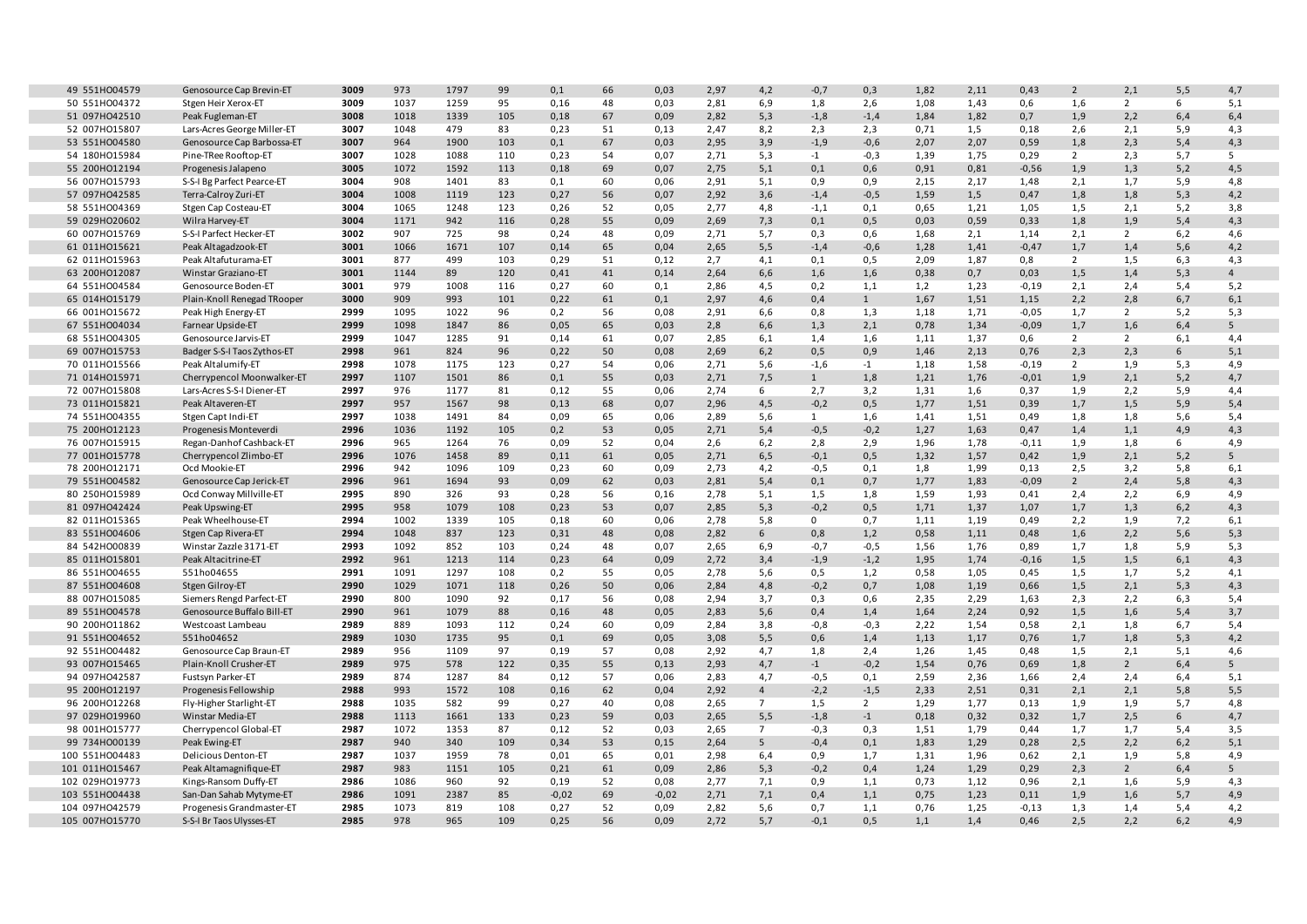| 106 001H015681                   | Peak Moneyball-ET                                      | 2985         | 1109         | 911          | 107       | 0,25        | 52       | 0,08         | 2,9                     | 6,1            | 0,5           | 1,2            | 0,48         | 1,53         | 0,28            | 1,5            | 1,7            | 5,5        | 4,6            |
|----------------------------------|--------------------------------------------------------|--------------|--------------|--------------|-----------|-------------|----------|--------------|-------------------------|----------------|---------------|----------------|--------------|--------------|-----------------|----------------|----------------|------------|----------------|
| 107 011H015568                   | Peak Altazeolite-ET                                    | 2985         | 1050         | 1377         | 108       | 0,19        | 61       | 0,06         | 2,8                     | 5,5            | $\mathbf{0}$  | 0,5            | 0,87         | 0,98         | 0,11            | 1,8            | 1,6            | 5,5        | 4,4            |
| 108 011H015783                   | Winstar Altaregulus-ET                                 | 2985         | 1030         | 392          | 117       | 0,36        | 49       | 0,13         | 2,67                    | 5,9            | 0,2           | 0,3            | $\mathbf{1}$ | 1,02         | $-0,23$         | 2,1            | 1,8            | 5,8        | 4,5            |
| 109 551H004257                   | Genosource Dominguez-ET                                | 2985         | 1104         | 1194         | 81        | 0,12        | 54       | 0,06         | 2,75                    | 7,5            | 2,8           | 2,7            | 0,66         | 1,36         | $-0,26$         | 1,6            | 1,5            | 5,6        | 4,3            |
| 110 097HO42425                   | Pine-TRee Engineer-ET                                  | 2985         | 996          | 798          | 102       | 0,25        | 55       | 0,1          | 2,75                    | 6,4            | 0,4           | 1,2            | 1,1          | 0,59         | 1,03            | 2,1            | $\overline{2}$ | 6,5        | 5,1            |
| 111 014H015667                   | Aurora Minkah-ET                                       | 2984         | 987          | 384          | 90        | 0,26        | 44       | 0,11         | 2,67                    | 6,1            | 1,4           | 1,5            | 1,45         | 1,68         | 0,84            | 1,7            | 1,5            | 5,6        | 3,6            |
| 112 551H004701                   | Genosource Copper-ET                                   | 2984         | 1006         | 1813         | 107       | 0,13        | 65       | 0,03         | 2,97                    | 4,6            | $-0,3$        | 0,6            | 1,11         | 1,3          | 0,78            | 1,9            | 2,2            | 5,4        | 5,3            |
| 113 551H004449                   | 551ho04449                                             | 2984         | 943          | 1125         | 100       | 0,19        | 58       | 0,08         | 2,83                    | 4,7            | 0,6           | 1,1            | 1,73         | 1,36         | 1,08            | 1,8            | 2,5            | 5,7        | 5,4            |
| 114 011H015932                   | Peak Altapowerbuck-ET                                  | 2984         | 1015         | 1734         | 77        | 0,04        | 60       | 0,02         | 2,58                    | 7,6            | 0,9           | 1,6            | 0,68         | 1,35         | 0,56            | $\overline{2}$ | 1,6            | 6          | 3,6            |
| 115 001HO15680                   | Peak Fullerton-ET                                      | 2983         | 1053         | 1720         | 113       | 0,16        | 69       | 0,05         | 2,83                    | 4,8            | $-0,4$        | 0,2            | 0,87         | 0,78         | $-0,17$         | 2,1            | 1,9            | 5,6        | $\overline{4}$ |
| 116 250HO15513                   | S-S-I Spartacus Elon-ET                                | 2983         | 972          | 1034         | 96        | 0,19        | 49       | 0,06         | 2,84                    | 4,9            | 0,3           | 1,2            | 1,54         | 2,05         | 0,91            | 1,7            | 1,6            | 5,3        | 3,6            |
| 117 014H015582                   | Clear-Echo Max Mashak-ET                               | 2983         | 1029         | 1703         | 87        | 0,07        | 58       | 0,02         | 2,83                    | 6,2            | 0,3           | 0,7            | 1,39         | 1,96         | 0,48            | $2^{\circ}$    | $\overline{2}$ | 5,3        | 4,4            |
| 118 001H015742                   | Peak Big Hype-ET                                       | 2982         | 1003         | 624          | 96        | 0,25        | 43       | 0,08         | 2,74                    | 5,8            | 1,3           | 2              | 1,38         | 1,49         | 0,83            | 2,1            | 2,1            | 6,3        | -5             |
| 119 551H004514                   | Genosource Waller-ET                                   | 2982         | 1056         | 1035         | 108       | 0,23        | 48       | 0,05         | 2,81                    | 5,5            | 0,3           | 0,8            | 1,17         | 1,4          | 0,5             | 1,2            | 1,9            | 4,9        | 4,7            |
| 120 029HO19745                   | Pine-TRee Hallock-ET                                   | 2982         | 973          | 562          | 132       | 0,39        | 45       | 0,1          | 2,88                    | 3,5            | $-1,9$        | $-1,2$         | 1,72         | 1,41         | 1,12            | 1,7            | 1,7            | 5, 5       | 4,3            |
| 121 551H003823                   | Delicious Charl Holdon-ET                              | 2982         | 1084         | 1668         | 88        | 0,08        | 64       | 0,04         | 2,76                    | 5,8            | 0,6           | 1,3            | 1,04         | 1,48         | $-0,59$         | 1,9            | 1,6            | 5,4        | 4,7            |
| 122 200HO12259                   | Progenesis Ascend                                      | 2981         | 1116         | 405          | 109       | 0,33        | 36       | 0,08         | 2,73                    | 5,9            | 1             | 1,2            | 0,86         | 1,18         | 0,84            | 0,8            | $\mathbf{1}$   | 4,8        | 3,5            |
| 123 014HO15779                   | S-S-I Moonshiner Gibson-ET                             | 2981         | 1019         | 1580         | 71        | 0,04        | 58       | 0,03         | 2,68                    | 7,3            | 1,7           | $\overline{2}$ | 0,96         | 1,86         | 0,74            | 1,6            | 1,8            | 5,8        | 4,5            |
| 124 011H015793                   | Peak Altakyanite-ET                                    | 2981         | 934          | 748          | 108       | 0,28        | 55       | 0,11         | $\overline{\mathbf{3}}$ | 3,9            | 0,8           | 1,2            | 1,49         | 1,67         | 0,19            | 2,2            | 1,7            | 6          | 3,9            |
| 125 007HO15976                   | Bacon-Hill Mnshnr Harri-ET                             | 2981         | 961          | 1083         | 88        | 0,16        | 48       | 0,05         | 2,82                    | 5              | 1,1           | 1,5            | 2,07         | 2,2          | 0,47            | 1,6            | 1,7            | 5,5        | 5,2            |
| 126 551H004703                   | Genosource Mustafa-ET                                  | 2981         | 1016         | 951          | 97        | 0,21        | 55       | 0,09         | 2,93                    | 5,9            | 1,8           | 2,4            | 0,84         | 1            | 0,97            | 1,7            | 1,8            | 5,5        | 4,3            |
| 127 007HO15721                   | Cookiecutter Harrisenna-ET                             | 2981         | 934          | 1114         | 95        | 0,18        | 58       | 0,08         | 2,71                    | 4,8            | $-0,6$        | $-0,2$         | 1,88         | 1,81         | 0,9             | 1,9            | 1,6            | 6,2        | 4,4            |
| 128 250HO15152                   | BLumenfeld Renegad Ahead-ET                            | 2981         | 896          | 412          | 103       | 0,31        | 47       | 0,12         | 2,67                    | 4,9            | $2^{\circ}$   | 1,8            | 1,04         | 1,5          | 0,69            | 2,9            | 2,5            | 7,5        | 5,8            |
| 129 200HO12355                   | Claynook Zumba                                         | 2980         | 956          | 1541         | 121       | 0,21        | 66       | 0,06         | 2,98                    | 3,3            | $-2,3$        | $-1,3$         | 2,46         | 1,55         | 0,22            | 2,3            | $\overline{2}$ | 5,7        | 5,4            |
| 130 007H015787                   | S-S-I Taos Prusik-ET                                   | 2980         | 1021         | 621          | 99        | 0,26        | 46       | 0,09         | 2,56                    | 6,9            | 1,7           | $2^{\circ}$    | 0,78         | 0,93         | 0,34            | 2,4            | $\overline{2}$ | 6,3        | $\overline{4}$ |
| 131 250HO15955                   | Aot Parfect Harmony-ET                                 | 2980         | 839          | 1462         | 96        | 0,14        | 59       | 0,05         | 2,98                    | 3,8            | $-0,8$        | $-0,2$         | 2,66         | 2,48         | 0,95            | 2,8            | $\overline{2}$ | 6,3        | 5,7            |
| 132 001H015772                   | Pen-Col Zaylo-ET                                       | 2980         | 1096         | 841          | 91        | 0,2         | 43       | 0,06         | 2,63                    | 7,2            | 0,6           | 1,3            | 1,09         | 1,62         | 0,28            | 1,7            | 2,3            | 6          | 4,6            |
| 133 200HO09634                   | Sandy-Valley End-All-ET                                | 2980         | 915          | 1124         | 119       | 0,26        | 62       | 0,09         | 2,8                     | 2,8            | $-1,6$        | $-1,1$         | 1,84         | 1,96         | 0,1             | 2,7            | 2,8            | 5,8        | 5              |
| 134 007HO15583                   | Clear-Echo Max Kashton-ET                              | 2980         | 1106         | 931          | 110       | 0,26        | 43       | 0,05         | 2,6                     | 7,1            | $-0,2$        | 0,5            | 0,32         | 1,75         | 0,33            | 1,8            | 2,1            | 5,6        | 5,4            |
| 135 200HO12158                   | Westcoast Midmarch                                     | 2979         | 875          | 206          | 97        | 0,32        | 42       | 0,13         | 2,71                    | 4,9            | 1,5           | 1,5            | 1,81         | 2,07         | 0,92            | 2,2            | 2,3            | 6          | 4,6            |
| 136 551H004489                   | Sdg Lombardo-ET                                        | 2979         | 979          | 1548         | 135       | 0,26        | 70       | 0,07         | 2,82                    | 2,9            | $-1,9$        | $-0,8$         | 0,88         | 0,5          | 0,06            | 2,4            | 2,9            | 5,6        | 5,2            |
| 137 200HO12205                   | Progenesis Bassdrum                                    | 2978         | 972          | 567          | 124       | 0,36        | 52       | 0,12         | 2,84                    | 3,8            | $-0,5$        | $-0,2$         | 1,45         | 1,47         | $-0,18$         | $2^{\circ}$    | 1,7            | 5,4        | 4,5            |
| 138 799H000045<br>139 007HO15809 | Kings-Ransom Dynasty-ET<br>Lars-Acres Ssi Ta Ayrton-ET | 2978<br>2978 | 819<br>924   | 758<br>861   | 103<br>90 | 0,26        | 41<br>55 | 0,06         | 2,82<br>2,67            | 4,2<br>6,2     | 0,4           | 1              | 2,77         | 2,52<br>1,93 | 0,91<br>0,22    | 2,4<br>2,5     | 2,7<br>2,3     | 6,6        | 6,2<br>4,8     |
|                                  |                                                        | 2978         |              |              |           | 0,2         |          | 0,1          |                         |                | 1,3           | 1,3            | 1,36         |              |                 |                |                | 6          |                |
| 140 011H015792<br>141 001H015882 | Peak Altainscape-ET<br>Pen-Col Zazzita-ET              | 2977         | 1020<br>1079 | 1658<br>1182 | 92<br>78  | 0,1<br>0,11 | 62<br>56 | 0,04<br>0,07 | 2,83<br>2,71            | 5,5<br>7,2     | $-0,4$<br>1,3 | 0,1<br>1,8     | 1,58<br>1,02 | 1,61<br>1,6  | 0,44<br>$-0,07$ | 2,1<br>1,7     | 2,4<br>1,9     | 6,2<br>6,1 | 5,1<br>4,5     |
| 142 250HO15664                   | Plain-Knoll Revolution-ET                              | 2977         | 925          | 1134         | 87        | 0,15        | 52       | 0,06         | 2,72                    | 6,3            | $-0,7$        | $-0,3$         | 2,12         | 2,09         | 1,09            | 2,2            | $\overline{2}$ | 6          | 4,4            |
| 143 551H004370                   | Rosylane-Llc Cap Offense-ET                            | 2976         | 986          | 1717         | 116       | 0,17        | 66       | 0,04         | 3,01                    | $\overline{4}$ | $-0,5$        | 0,4            | 1,15         | 0,83         | 0,46            | 2,2            | 2,4            | 6          | 4,7            |
| 144 551H004607                   | Stgen Harlem-ET                                        | 2976         | 1008         | 1040         | 104       | 0,22        | 58       | 0,09         | 2,81                    | 5,1            | $-0,5$        | 0,2            | 1,12         | 1,42         | 0,83            | 1,5            | 1,9            | 5,2        | 4,4            |
| 145 001HO15936                   | Peak Cash Mister-ET                                    | 2976         | 1061         | 1595         | 95        | 0,11        | 59       | 0,03         | 2,63                    | 6,6            | $-1,2$        | $-0,9$         | 1,28         | 1,52         | 0,26            | 1,9            | 1,9            | 5,5        | 4,9            |
| 146 011H015616                   | Peak Altalinguist-ET                                   | 2975         | 1121         | 1112         | 108       | 0,22        | 59       | 0,08         | 2,8                     | 5,9            | $\mathbf{0}$  | 0,6            | 0,43         | 0,86         | $-0,12$         | 1,6            | 1,7            | 5,5        | 4,7            |
| 147 007HO15514                   | S-S-I Maximus Victor-ET                                | 2975         | 964          | 1470         | 97        | 0,14        | 57       | 0,04         | 2,84                    | 5,5            | $-0,5$        | $-0,1$         | 1,64         | 1,99         | 0,4             | 2,6            | 2,3            | 6,1        | 5,9            |
| 148 007HO15978                   | Welcome Taos Tannis-ET                                 | 2975         | 918          | 748          | 100       | 0,25        | 47       | 0,08         | 2,66                    | 5,9            | 1,5           | 1,6            | 1,48         | 1,26         | 0,88            | 2,2            | $\overline{2}$ | 6,1        | 4,7            |
| 149 551H004654                   | 551ho04654                                             | 2975         | 1106         | 1607         | 107       | 0,15        | 56       | 0,02         | 2,73                    | 6,8            | $-0,5$        | 0,1            | 0,47         | 1,17         | 1,06            | 1,9            | 2,3            | 5,5        | 5,2            |
| 150 250HO15939                   | Sandy-Valley P Privateer-ET                            | 2975         | 889          | 535          | 86        | 0,23        | 47       | 0,11         | 2,85                    | 6,2            | 1,5           | 1,8            | 1,73         | 1,98         | 1,27            | 2,8            | 2,4            | 6,6        | 5,7            |
| 151 200HO11945                   | Ladys-Manor Overview-ET                                | 2975         | 886          | 403          | 95        | 0,28        | 32       | 0,07         | 2,66                    | 6,2            | 2,9           | 2,6            | 1,58         | 2,1          | 0,32            | 2,1            | 2,5            | 6,1        | 5,4            |
| 152 007HO15964                   | Higherransom Parfct Arny-ET                            | 2974         | 962          | 1047         | 101       | 0,21        | 53       | 0,07         | 2,85                    | 5,9            | $-0,8$        | $-0,2$         | 1,43         | 1,81         | 0,77            | 1,9            | 1,7            | 6,2        | 4,8            |
| 153 007HO15640                   | Terra-Linda Moonraker-ET                               | 2974         | 879          | 1084         | 82        | 0,14        | 46       | 0,04         | 2,76                    | 5,8            | 1,6           | 2,1            | 1,86         | 1,99         | 1,32            | 2,8            | 2,5            | 6, 5       | 5,2            |
| 154 551H004590                   | Farnear Jarhead-ET                                     | 2974         | 1038         | 1127         | 81        | 0,13        | 57       | 0,08         | 2,85                    | 6,7            | 1,8           | 2,2            | 1,06         | 1,47         | 0,03            | 1,3            | 0,8            | 5,6        | 4,1            |
| 155 029HO19664                   | Denovo 16719 August-ET                                 | 2974         | 966          | 884          | 91        | 0,2         | 46       | 0,06         | 2,75                    | 5,5            | 1,4           | 1,9            | 1,4          | 1,77         | 0,36            | 2,4            | 1,9            | 6          | 4,4            |
| 156 014HO15831                   | Sandy-Valley Taos East-ET                              | 2974         | 1030         | 1655         | 96        | 0,11        | 64       | 0,04         | 2,71                    | 5,2            | 0,3           | 0,6            | 0,98         | 1,41         | 0,28            | 2,1            | 2,1            | 5,7        | 4,6            |
| 157 551HO04437                   | San-Dan TWitch Maze-ET                                 | 2974         | 957          | 1933         | 104       | 0,1         | 60       | $\mathbf 0$  | 2,9                     | 4,4            | $-0,3$        | 0,5            | 1,84         | 1,53         | 0,38            | 1,8            | $\overline{2}$ | 5,7        | 5,4            |
| 158 551H004598                   | Genosource Docket-ET                                   | 2973         | 906          | 1620         | 86        | 0,08        | 51       | 0            | 2,75                    | 5,5            | $-0,6$        | $\mathbf{0}$   | 2,03         | 2,42         | 1,82            | 1,8            | 2,1            | 5,6        | 4,9            |
| 159 007HO15792                   | Houin S-S-I Ahead Ludlow-ET                            | 2972         | 930          | 690          | 105       | 0,27        | 53       | 0,11         | 2,54                    | 5,9            | 0,9           | 1,2            | 0,84         | 0,9          | 0,1             | 2,3            | 2,4            | 6,1        | 5,1            |
| 160 001H015617                   | Peak Frantisek-ET                                      | 2972         | 1057         | 1119         | 104       | 0,21        | 54       | 0,07         | 2,79                    | 5,8            | $-0,5$        | 0,1            | 1,13         | 1,28         | 0,55            | 1,8            | 1,8            | 5,7        | 5,1            |
| 161 029HO20628                   | Pine-TRee Hamilton-ET                                  | 2972         | 1047         | 955          | 122       | 0,29        | 47       | 0,06         | 3,06                    | 4,2            | $-0,7$        | $-0,4$         | 1,43         | 1,57         | 0,87            | 1,2            | 1,4            | 5,2        | 4              |
| 162 097H042537                   | Peak Factotum-ET                                       | 2971         | 958          | 1020         | 91        | 0,18        | 52       | 0,07         | 2,77                    | 5,3            | 0,6           | 0,8            | 1,29         | 2,29         | 0,31            | 1,3            | 1,1            | 5,6        | 3,8            |

ı T ľ ľ

> ı ı

л ı

ı I ı I I I

I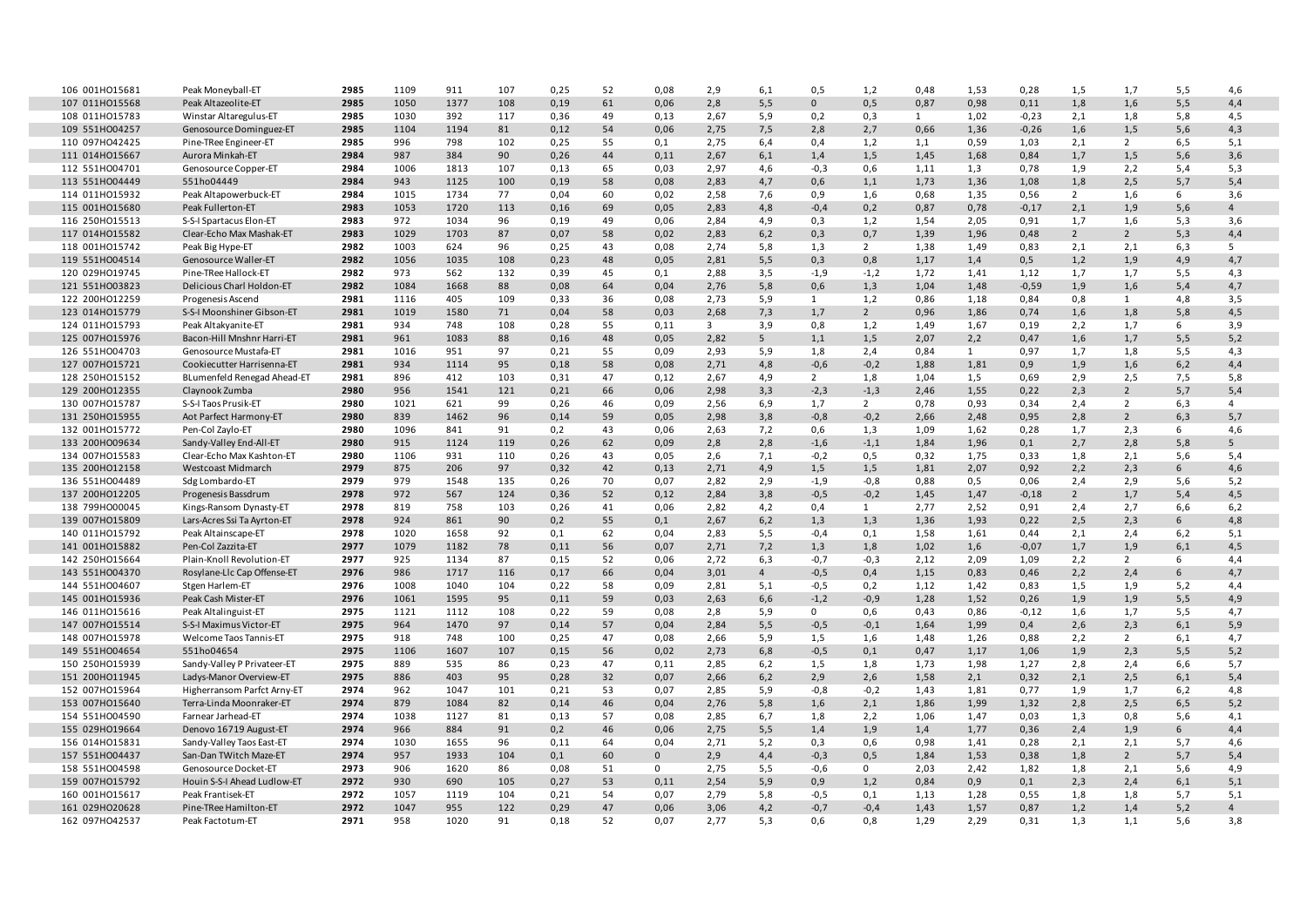| 163 551H004505 | <b>Delicious Darien-ET</b>  | 2971 | 1023 | 1515 | 101 | 0,14 | 58 | 0,04 | 2,9  | 4,7 | 0,8          | 1,5            | 1,06 | 1,2  | 0,08         | 1,4            | 1,6            | 5              | 4,4 |
|----------------|-----------------------------|------|------|------|-----|------|----|------|------|-----|--------------|----------------|------|------|--------------|----------------|----------------|----------------|-----|
| 164 007HO15487 | Badger Ssi Rngd Holliday-ET | 2971 | 921  | 1322 | 103 | 0,18 | 62 | 0,07 | 3,09 | 3,6 | $-0,2$       | 0,6            | 1,82 | 1,61 | 0,97         | 2,2            | 2,5            | 6,3            | 5,3 |
| 165 007HO15746 | Aurora Midlake-ET           | 2970 | 861  | 92   | 103 | 0,35 | 29 | 0,09 | 2,63 | 4,1 | 0,7          | $\mathbf{1}$   | 2,19 | 2,35 | 1,18         | 2,1            | 2,4            | 5,7            | 4,4 |
| 166 202HO01873 | Welcome Tigerman-ET         | 2970 | 960  | 1337 | 92  | 0,14 | 56 | 0,05 | 2,7  | 6,3 | 1,9          | 1,9            | 1,18 | 0,86 | 0,67         | 2,5            | 2,2            | 6              | 4,7 |
| 167 200HO12270 | Cookiecutter Horseshoe-ET   | 2970 | 905  | 1450 | 104 | 0,16 | 62 | 0,06 | 2,9  | 4,2 | $-0,6$       | 0,1            | 1,99 | 1,63 | 0,47         | 2,4            | 1,7            | 5,8            | 5,1 |
| 168 200HO12125 | Winstar Greycup-ET          | 2970 | 1138 | 892  | 104 | 0,24 | 55 | 0,09 | 2,71 | 6,9 | $\mathbf{1}$ | 1,4            | 0,16 | 0,37 | $-0,25$      | 1,8            | 1,4            | 5,5            | 3,6 |
| 169 007HO15961 | Penn-England Gordon-ET      | 2970 | 890  | 1114 | 74  | 0,11 | 61 | 0,09 | 2,86 | 5,6 | 1,7          | 2,1            | 1,95 | 2,32 | 0,28         | 2,4            | 2,4            | 5,8            | 4,9 |
| 170 200HO12169 | Progenesis Validated        | 2969 | 943  | 697  | 95  | 0,24 | 44 | 0,08 | 2,72 | 5,3 | 1,3          | 1,6            | 1,38 | 1,61 | 0,72         | 1,4            | 1,4            | 5,5            | 2,9 |
| 171 029HO19928 | Denovo 17371 Harlem-ET      | 2968 | 1081 | 1524 | 115 | 0,19 | 62 | 0,05 | 2,72 | 5,3 | $-0,9$       | $-0,5$         | 0,8  | 0,74 | 0,12         | 1,7            | 1,8            | 4,9            | 4,4 |
| 172 734H000135 | Aurora Dzunda-ET            | 2968 | 1031 | 966  | 106 | 0,24 | 49 | 0,07 | 2,87 | 5,3 | 0,3          | 0,7            | 1,51 | 1,59 | $-0,24$      | 1,7            | 1,3            | 5,8            | 3,9 |
| 173 011H015813 | Peak Altainterest-ET        | 2967 | 1039 | 2023 | 97  | 0,06 | 74 | 0,04 | 2,87 | 5,4 | $-0,5$       | 0,2            | 0,87 | 0,88 | 0,08         | 1,8            | $\overline{2}$ | 5,9            | 5   |
| 174 551H004592 | Pine-TRee Cap Arturo-ET     | 2967 | 909  | 1392 | 100 | 0,16 | 70 | 0,09 | 3,04 | 3,3 | 0,5          | 1,2            | 1,64 | 0,97 | 0,77         | 1,8            | 1,9            | 5,6            | 4,6 |
| 175 250HO15959 | Cookiecutter Lucrative-ET   | 2967 | 984  | 793  | 104 | 0,25 | 47 | 0,08 | 2,93 | 4,7 | 1,2          | 1,5            | 1,43 | 2,08 | 0,79         | 2,3            | 2,6            | 6,4            | 5,4 |
| 176 551H004425 | Stgen Nash Kenning-ET       | 2967 | 1124 | 1129 | 108 | 0,22 | 62 | 0,09 | 2,71 | 6,1 | 0,6          | 0,9            | 0.3  | 0,2  | 0,29         | 1,6            | 1,6            | 4,9            | 4,6 |
| 177 200HO12265 | Progenesis Malibu           | 2966 | 904  | 793  | 99  | 0,24 | 58 | 0,12 | 2,78 | 4,5 | $-0,2$       | 0,3            | 1,7  | 2,01 | 0,59         | 1,9            | 2,1            | 5,6            | 5,2 |
| 178 200HO12267 | Ladys-Manor Opinion-ET      | 2966 | 965  | 898  | 105 | 0,24 | 58 | 0,1  | 2,87 | 5,2 | $-0,3$       | 0,6            | 1,37 | 1,6  | 0,17         | 2,1            | 2,3            | 5,2            | 5,7 |
| 179 180HO15560 | Peak Rainow-ET              | 2966 | 978  | 946  | 110 | 0,25 | 47 | 0,06 | 2,88 | 5,2 | 0,6          | $\mathbf{1}$   | 1,55 | 1,17 | 0,3          | 1,8            | 1,5            | 5,4            | 4,5 |
| 180 200HO12173 | Progenesis Virtual          | 2965 | 979  | 575  | 103 | 0,28 | 45 | 0,09 | 2,73 | 5,3 | $-0.1$       | 0,3            | 1,32 | 1,56 | 0,68         | 1,7            | 1,4            | 6              | 4,2 |
| 181 001H015997 | Winstar Zalatoris-ET        | 2965 | 1055 | 807  | 122 | 0,32 | 48 | 0,08 | 2,68 | 5,4 | $-0,9$       | $-0,4$         | 0,74 | 1,29 | $-0,15$      | 1,7            | 1,8            | 5,3            | 4,8 |
| 182 551H004585 | Pine-TRee Cap Acosta-ET     | 2965 | 998  | 1289 | 105 | 0,19 | 62 | 0,07 | 2,87 | 4,6 | 0,6          | 1,1            | 1,06 | 0,99 | 0,19         | 1,8            | 1,7            | 5,9            | 4,5 |
| 183 718H000014 | Cookiecutter Conwy 90298-ET | 2965 | 869  | 834  | 96  | 0,22 | 42 | 0,06 | 2,68 | 4,9 | 0,2          | 0,9            | 2,17 | 2,29 | 0,84         | 2,7            | 2,4            | $\overline{7}$ | 5,3 |
| 184 551H004138 | Pine-TRee Lionel Cowen-ET   | 2965 | 981  | 1615 | 130 | 0,23 | 67 | 0,06 | 3,02 | 2,3 | $-2,8$       | $-1,5$         | 1,31 | 1,14 | 0,55         | 2,4            | 2,6            | 5,4            | 4,9 |
| 185 200HO12252 | Progenesis POI estar        | 2964 | 983  | 1007 | 106 | 0,23 | 54 | 0,08 | 2,79 | 5   | $-0,3$       | 0,3            | 1,24 | 1,48 | 0,7          | 1,9            | 1,7            | 5,6            | 4,6 |
| 186 200HO12238 | Siemers Party-ET            | 2964 | 846  | 1072 | 93  | 0,18 | 48 | 0,05 | 2,93 | 4,1 | $-0,2$       | 0,1            | 2,68 | 2,54 | 1,74         | 2,2            | $\overline{2}$ | 5,8            | 5,2 |
| 187 551H004486 | Genosource Quade-ET         | 2964 | 1127 | 1405 | 99  | 0,15 | 59 | 0,05 | 2,72 | 6,3 | $-0,1$       | 0,6            | 0,37 | 1,08 | $-0,23$      | 2,2            | $\overline{2}$ | 6              | 4,2 |
| 188 250HO15958 | Cookiecutter Hypnotic-ET    | 2964 | 932  | 1530 | 72  | 0,04 | 58 | 0,04 | 2,69 | 5,9 | 0,7          | 0,9            | 2,01 | 1,91 | 0,72         | 2,1            | $\overline{2}$ | 6,2            | 4,6 |
| 189 100HO12192 | Hilmar Ac Brass-ET          | 2964 | 1021 | 1542 | 96  | 0,12 | 63 | 0,05 | 2,92 | 5,6 | 0,8          | 1,3            | 0,78 | 0,54 | 0,57         | 2,2            | 1,9            | 6              | 4,7 |
| 190 734HO00142 | Peak Leeder-ET              | 2963 | 838  | 982  | 70  | 0,11 | 53 | 0,08 | 2,81 | 4,2 | 2,5          | 3,4            | 2,02 | 1,89 | 0,74         | $\overline{2}$ | 1,8            | 5,8            | 5,1 |
| 191 551H004702 | 551ho04702                  | 2963 | 1024 | 780  | 93  | 0,22 | 57 | 0,11 | 2,77 | 6,1 | 0,2          | 0,7            | 1,09 | 1,37 | 0,28         | 1,8            | 1,8            | 5,9            | 4,2 |
| 192 029HO19987 | Pine-TRee Golden-ET         | 2963 | 968  | 1047 | 96  | 0,19 | 57 | 0,08 | 2,7  | 6   | $-0,4$       | 0,3            | 1,25 | 1,32 | 0,53         | 2,1            | 1,7            | 5,8            | 4,4 |
| 193 011H015036 | Peak Altazazzle-ET          | 2963 | 1010 | 990  | 104 | 0,23 | 54 | 0,08 | 2,78 | 5,2 | $-0,4$       | $-0,2$         | 1,3  | 1,45 | 0,16         | $\overline{2}$ | 1,6            | 6,2            | 4,6 |
| 194 734H000140 | Progenesis Prospero-ET      | 2962 | 976  | 1254 | 111 | 0,21 | 47 | 0,03 | 2,81 | 5,4 | $-0,8$       | $\mathbf{0}$   | 1,61 | 2,19 | $-0,02$      | 2,1            | 2,1            | 5,6            | 4,7 |
| 195 094HO20631 | Kings-Ransom Develop-ET     | 2962 | 900  | 909  | 90  | 0,19 | 49 | 0,07 | 2,84 | 5,2 | 1,7          | $\overline{2}$ | 1,75 | 1,98 | 0,37         | 2,1            | 2,3            | 6,1            | 5,3 |
| 196 007H015826 | Aot Taos Hotsauce-ET        | 2962 | 993  | 1552 | 104 | 0,15 | 62 | 0,05 | 2,77 | 5,3 | $-1,6$       | $-1,4$         | 1,63 | 1,78 | 0,54         | 2,5            | 1,8            | 6,3            | 5,5 |
| 197 007HO15840 | Ocd TWitch Casablanca-ET    | 2962 | 1050 | 1487 | 103 | 0,16 | 58 | 0,04 | 2,78 | 5,7 | 0,2          | 0,7            | 0,91 | 1,25 | $-0,13$      | 1,5            | 1,8            | 5,2            | 4,3 |
| 198 001H015562 | Peak Scotus-ET              | 2962 | 1037 | 1058 | 112 | 0,25 | 56 | 0,08 | 2,89 | 4,5 | $-0,6$       | $\mathbf{0}$   | 0,97 | 1,17 | 0,44         | 1,8            | $\overline{2}$ | 5,5            | 4,2 |
| 199 029HO19518 | Winstar Mendel-P-ET         | 2962 | 1019 | 880  | 130 | 0,33 | 50 | 0,08 | 2,92 | 3,7 | $-0,6$       | 0,1            | 0,72 | 1,33 | $-0,22$      | 1,6            | $\mathbf{1}$   | 5,3            | 3,9 |
| 200 551H004730 | Malcolm                     | 2962 | 1004 | 1088 | 100 | 0,2  | 55 | 0,07 | 2,92 | 5,3 | 1,8          | 1,9            | 0,9  | 1,03 | 0,51         | 2,1            | 1,8            | 5,5            | 4,8 |
| 201 007H015791 | S-S-I Hd Conway Salsbury-ET | 2961 | 1015 | 1495 | 89  | 0,11 | 58 | 0,04 | 2,76 | 6,7 | 1,2          | 1,6            | 0,6  | 1,32 | 0,19         | 1,9            | 1,9            | 6, 5           | 5,5 |
| 202 007HO15754 | Badger S-S-I Zappa-ET       | 2961 | 920  | 1285 | 95  | 0,16 | 53 | 0,04 | 2,68 | 5,2 | 0,7          | 1,2            | 1,16 | 1,65 | 0,41         | 2,5            | 2,1            | 5,9            | 4.4 |
| 203 551HO04353 | Stgen Captn Penza-ET        | 2961 | 894  | 960  | 95  | 0,2  | 51 | 0,07 | 2,87 | 4,7 | 0,9          | 1,6            | 1,85 | 1,94 | 0,44         | $\overline{2}$ | 2,2            | 5,4            | 5,8 |
| 204 200HO12370 | Sdg-Ph Equation-ET          | 2960 | 900  | 1329 | 86  | 0,12 | 58 | 0,06 | 2,69 | 6,4 | 0,4          | 0,9            | 1,43 | 1,75 | 0,51         | 2,1            | 2,3            | 6,3            | 5,8 |
| 205 029HO19942 | Denovo 17401 Vilas-ET       | 2960 | 1068 | 1221 | 107 | 0,21 | 56 | 0,06 | 2,68 | 6,9 | $-0,3$       | 0,1            | 0,84 | 0,9  | 0,04         | 1,7            | 1,8            | 5,3            | 4,6 |
| 206 029HO20567 | Winstar Zuko-ET             | 2960 | 1049 | 562  | 107 | 0,3  | 44 | 0,09 | 2,66 | 6,2 | 0,5          | 0,8            | 0,77 | 1,12 | 0,19         | 1,8            | $\overline{2}$ | 5,5            | 4,4 |
| 207 200HO12085 | Bacon-Hill Coldplay-ET      | 2960 | 922  | 990  | 95  | 0,2  | 55 | 0,08 | 2,82 | 4,8 | 0,5          | 0,8            | 1,46 | 2,26 | $-0,05$      | 2,1            | 2,2            | 6,8            | 5,9 |
| 208 001H015274 | Peak Rayshen-ET             | 2959 | 1013 | 1562 | 107 | 0,16 | 73 | 0,08 | 2,67 | 4,5 | $-1,3$       | $-0,9$         | 0,74 | 0,78 | $-0,18$      | 1,9            | 1,7            | 5,3            | 3,8 |
| 209 200HO12269 | Midas-Touch Hawking-ET      | 2959 | 966  | 766  | 101 | 0,25 | 39 | 0,05 | 2,73 | 5,8 | 0,6          | 0,7            | 1,91 | 2,2  | 0,36         | 2,2            | 1,9            | 5,7            | 5,5 |
| 210 011H015949 | Peak Altadrivetime-ET       | 2959 | 964  | 1817 | 107 | 0,12 | 69 | 0,04 | 2,81 | 4,7 | $-2$         | $-1,4$         | 1,39 | 1,07 | 0,74         | 1,9            | 1,7            | 5,9            | 4,7 |
| 211 001H015561 | Peak Takeover-ET            | 2959 | 1028 | 1395 | 91  | 0,13 | 59 | 0,05 | 2,66 | 5,6 | 1,3          | 1,8            | 0,53 | 1,01 | 0,15         | 1,3            | 1,8            | 5,5            | 5,3 |
| 212 029HO19862 | Richmond-Fd Sw Allegany-ET  | 2959 | 1028 | 1500 | 94  | 0,12 | 67 | 0,07 | 2,82 | 5,4 | $-0,6$       | $-0,1$         | 0,88 | 0,73 | 0,59         | 2,7            | 2,3            | 6,1            | 4,1 |
| 213 200HO12273 | Clear-Echo Network-ET       | 2959 | 897  | 835  | 96  | 0,22 | 45 | 0,07 | 2,78 | 5,4 | 0,7          | 1,1            | 2,01 | 2,1  | 0,71         | 2,1            | 2,4            | 5,3            | 6,2 |
| 214 200HO12255 | Progenesis Pharaoh          | 2958 | 921  | 365  | 102 | 0,31 | 47 | 0,13 | 2,77 | 5,4 | 1,4          | 1,8            | 1,43 | 1,85 | $-0,15$      | 2,4            | 2,4            | 5,7            | 5,2 |
| 215 011H015679 | Peak All Access-ET          | 2958 | 1008 | 1466 | 102 | 0,15 | 74 | 0,1  | 2,92 | 5,4 | $-0,1$       | 0,6            | 0,66 | 0,49 | 0,27         | 1,9            | 2,2            | 5,9            | 5,7 |
| 216 551H004596 | Delicious Capn Gangster-ET  | 2958 | 1053 | 1369 | 106 | 0,18 | 63 | 0,07 | 2,85 | 4,8 | $-0,1$       | 0,6            | 0,69 | 0,98 | 0,11         | 1,9            | $\overline{2}$ | 5,8            | 5,3 |
| 217 011H015739 | Peak Altanext Star-ET       | 2957 | 973  | 993  | 122 | 0,29 | 60 | 0,1  | 2,97 | 3,8 | $-1,7$       | $-1$           | 1,48 | 1,45 | 0,19         | 2,3            | 2,2            | 6,4            | 5,9 |
| 218 007H015651 | Pine-TRee Hrc Mozzarella-ET | 2957 | 916  | 925  | 106 | 0,24 | 58 | 0,1  | 2,88 | 3,7 | $-0,8$       | $-0,2$         | 1,76 | 2,07 | $-0,12$      | $\overline{2}$ | 2,2            | 5,9            | 5,2 |
| 219 029HO19917 | Denovo 3709 Charter-ET      | 2957 | 1003 | 617  | 110 | 0,3  | 47 | 0,1  | 2,79 | 6   | $-1$         | $-0,4$         | 0,98 | 1,33 | $\mathbf{1}$ | 1,9            | 2,2            | 5,2            | 3,9 |
|                |                             |      |      |      |     |      |    |      |      |     |              |                |      |      |              |                |                |                |     |